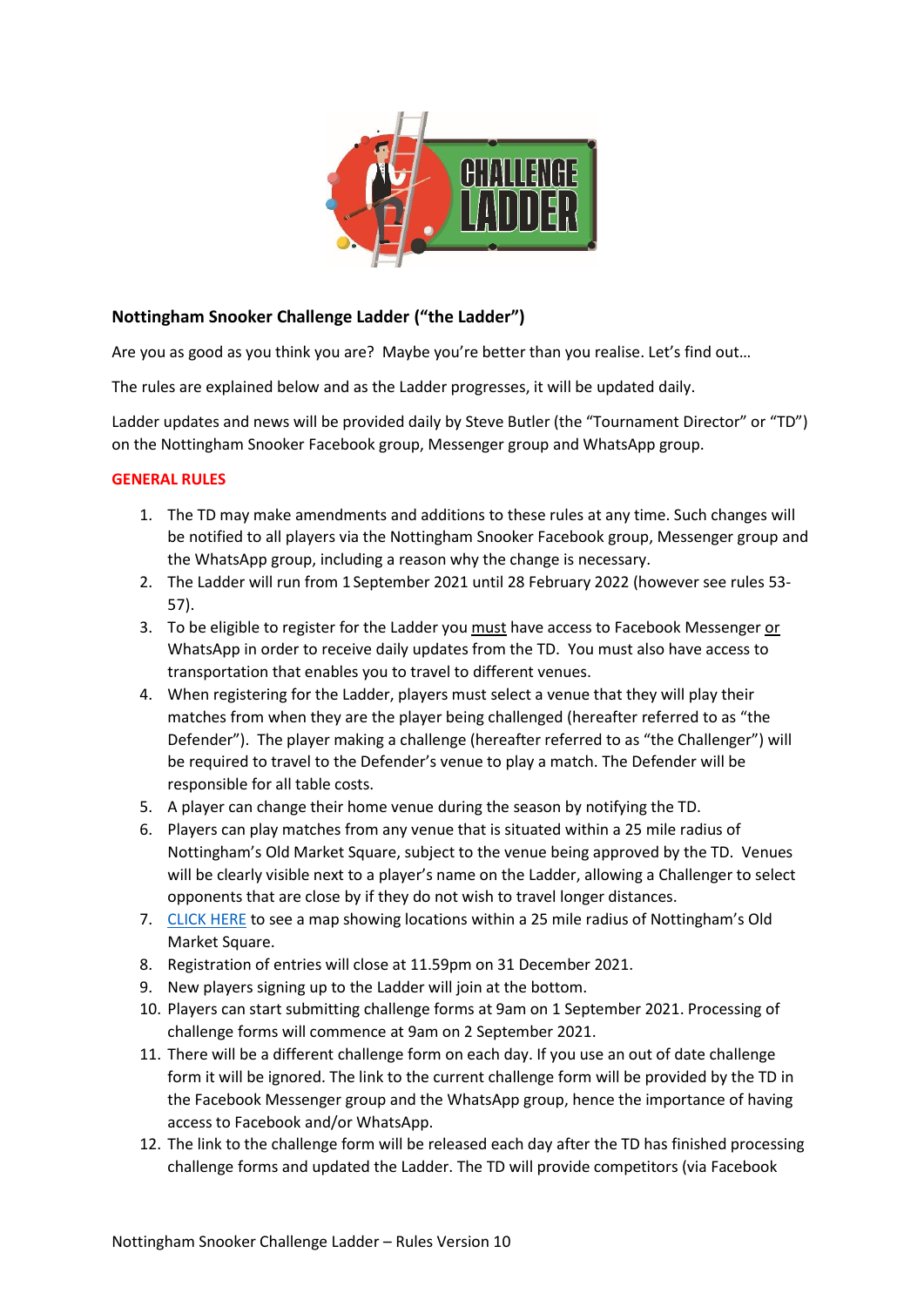Messenger and WhatsApp) with the updated Ladder together with the link for the current challenge form. It is estimated that this will be around 9.30am each day, however this time may vary depending on the number of challenge forms that need to be processed.

- 13. New players can mark themselves as **Inactive** at the outset, for example, if they are on holiday at the beginning of September. They can do this on the registration form. After the initial Ladder is drawn, if they hold a top 16 place, they will automatically drop 2 places and will be marked as **Inactive** on the Ladder for the length of time they choose.
- 14. The Challenger can challenge up to  $8$  places above their current position. This number may be amended up or down depending on the number of Ladder participants. Any change will be notified to all players immediately.
- 15. Challenges must be made in accordance with the 'Challenge Procedures' and played at the earliest convenience of both players, within 21 days of the challenge being made.
- 16. Refusal of a challenge will result in a drop of one place on the Ladder and a 3 day period of vulnerability.
- 17. Challenges will be best of 5 Frames, unless both players agree to a different match duration.
- 18. All matches will be played off scratch, i.e. no handicaps.
- 19. The Defender will decide whether the miss rule is played in the match. The Defender must declare their decision prior to the match starting. If no declaration is made prior to the start of the match then the full miss rule shall be played.
- 20. If the Challenger wins the match then they will move above the Defender on the Ladder. If the Challenger loses the match then both players stay where they are.
- 21. The leader of the Ladder does not get immunity after defending their position. They are always open to being challenged.
- 22. Following a challenge, the losing player may not challenge that opponent again for a period of 10 days.

### **CONTINUED ON NEXT PAGE**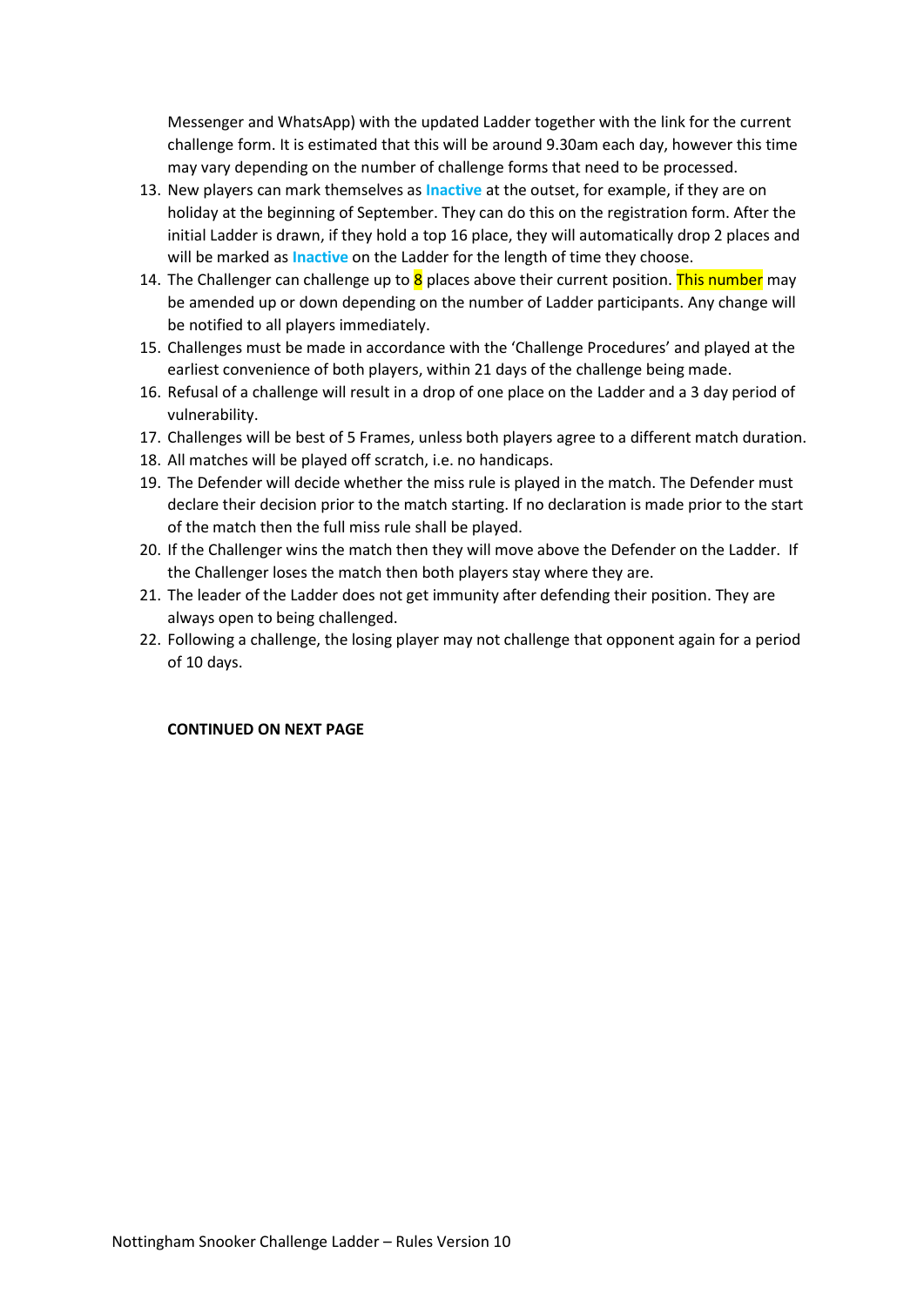#### **CHALLENGE PROCEDURES**

#### **Player Status**

| Immune            | <b>Cannot be challenged</b>                     |
|-------------------|-------------------------------------------------|
| <b>Vulnerable</b> | Cannot make a challenge                         |
| Free              | Can make and receive challenges                 |
| <b>Inactive</b>   | Cannot make or receive challenges               |
|                   | Match Pending Cannot make or receive challenges |

- 23. The winning player of any challenge is **Immune** from being challenged until 3 days after the match at 9am. During this period they are free to challenge above them. Players who are **Immune** will see this clearly highlighted in their status on the Ladder.
- 24. The losing player of any challenge is **Vulnerable** to being challenged until 3 days after the match at 9am. During this period they cannot make a challenge but they can be challenged. Players who are **Vulnerable** will see this clearly highlighted in their status on the Ladder.
- 25. If the 3 day period referred to above expires without a player either making or receiving a challenge, their status will be shown as **Free** on the Ladder. Players who have a **Free** status can both make and receive challenges. All players (except for those who are **Inactive**) will be **Free** at the commencement of the Ladder.
- 26. Once a challenge has been made, both the Challenger and the Defender will have their status changed to **Match Pending** on the ladder to show that the TD is corresponding with the players to organize the match, or that the match has been arranged and waiting to be played.
- 27. Players may request to be marked as **Inactive** for any consecutive length of time. While a player is **Inactive** their status on the Ladder will say "**Inactive**". They will be invisible for challenge purposes, i.e. they are not counted in the  $8$  places above.
- 28. **Inactive** players will naturally move down the Ladder during a period of inactivity due to games being played around them. When returning from inactivity, players will be **Vulnerable** for 3 days.
- 29. **Inactive** players sitting in any of the top 16 places on the Ladder will automatically drop 2 places at the beginning of their period of inactivity.

### **How to make a challenge**

- 30. You cannot make a challenge whilst you are marked as "**Vulnerable**", "**Match Pending"** or "**Inactive**".
- 31. You can challenge a player that sits in any of the  $8$  places above you on the Ladder, unless they are marked as **Immune**, **Inactive or Match Pending**.
- 32. Once you have decided which player you would like to challenge, you must complete the electronic challenge form, a link to which will be provided to you each day in the Facebook Messenger group and WhatsApp group. The form simply requires you to state the name of the player you wish to challenge plus optional  $2^{nd}$  and  $3^{rd}$  choices which will be used in the event that someone else gets your  $1<sup>st</sup>$  choice.
- 33. The TD will process challenge forms at 9am every day, except Christmas Day or any other day at the TD's discretion (players will be notified in advance if the TD is unable to process challenges on any particular day or days).
- 34. Players are asked to be patient and not chase the TD regarding challenges, as there may be a large number of challenge forms to process.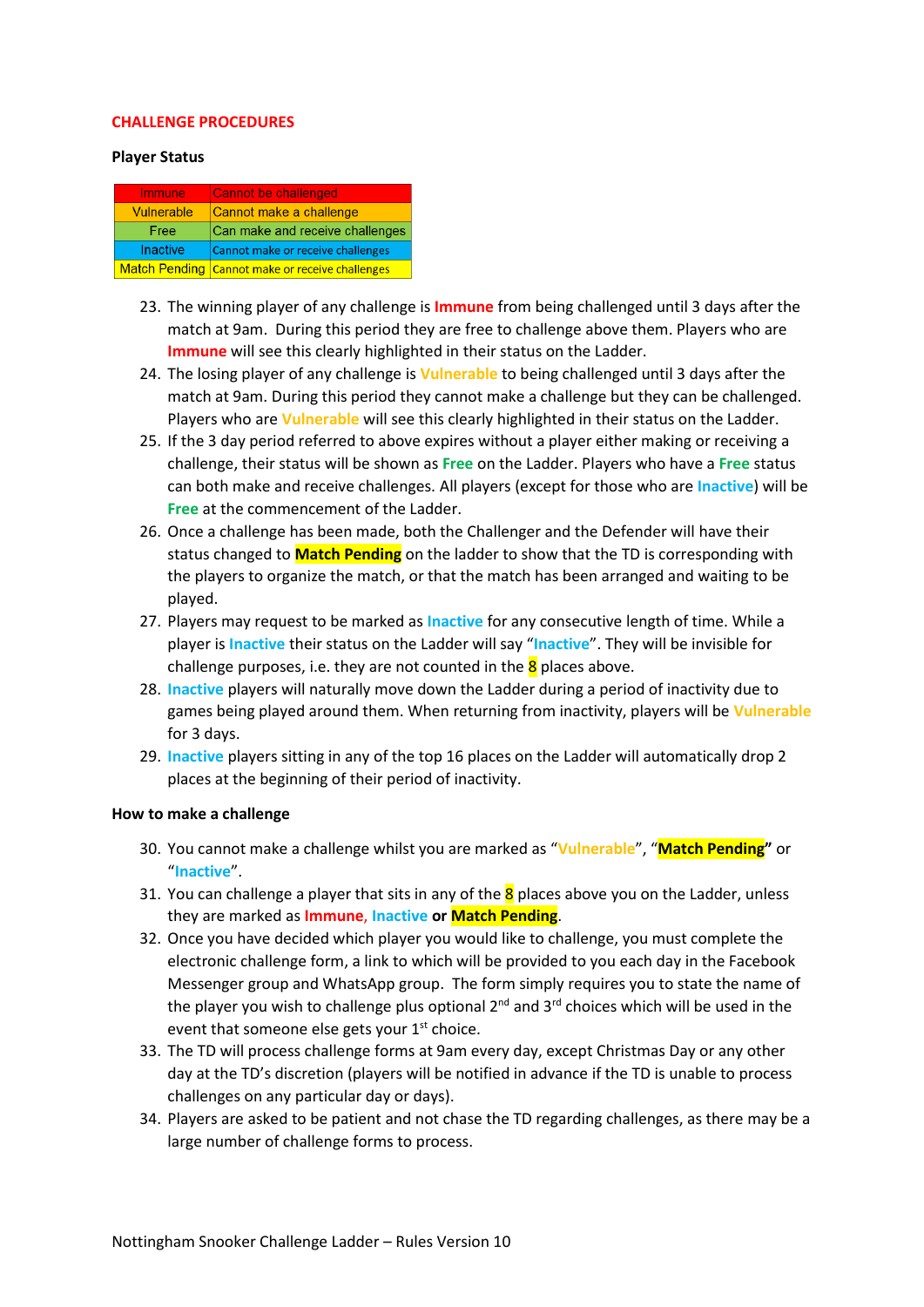35. Challenge forms will be processed in the order they are received, except where two players wish to challenge the same player.

If two players wish to challenge the same player, the Challenger who is given priority will be decided as follows:

a) the Challenger with the best overall win percentage will get priority b) in the event of a tie, the Challenger who has played the most matches will get priority

c) in the event of a tie, the Challenger with the best win percentage from their last 5 matches will get priority

d) if still tied, the Challenger who submitted their form first will get priority

- 36. The TD will contact you as soon as possible to confirm that your challenge has been submitted to the Defender. As soon as the Defender confirms that they accept your challenge, the TD will provide you with the Defender's phone number and you will have 48 hours to agree a date for the match and inform the TD of the date. The match date must be within 21 days of the challenge being made (the TD will provide you with this deadline date).
- 37. If for any reason your challenge form is invalid, the TD will notify you of the reasons why.
- 38. If a Defender refuses your challenge, you will be notified by the TD as soon as reasonably practicable. You will be unable to challenge the refusing player again for 30 days.
- 39. Once a date has been agreed for the match, you (the Challenger) must inform the TD of the match date so that it can be placed on the Ladder document for everyone else to see. If you fail to notify the TD of the match date within 48 hours of the challenge being accepted, you may, at the discretion of the TD, have your status changed to **Inactive** and you will remain **Inactive** until you satisfy the TD that you are fit and ready to return to the Ladder.

### **What to do if you receive a challenge**

- 40. The TD will inform you that a player wants to challenge you.
- 41. You have until 9am the following day to reply to the TD to either accept or refuse the challenge. The TD will take it as a refusal if you fail to reply by 9am the following day.
- 42. If you accept the challenge you will be provided with the Challenger's phone number.
- 43. You will have 48 hours to agree a date for the match. The match date must be within 21 days of the challenge being made (the TD will provide you with this deadline date). If you fail to communicate satisfactorily with the Challenger and/or the TD, the TD may, at his discretion, change your status to **Inactive** and you will remain **Inactive** until you satisfy the TD that you are fit and ready to return to the Ladder.
- 44. If you refuse the challenge you will drop one place on the Ladder and you will be marked as **Vulnerable** for 3 days (ending at 9am). Whilst you are **Vulnerable** you are unable to make a challenge.

#### **Special rules for the TD**

- 45. The TD will be competing on the Ladder.
- 46. The TD will not submit challenge forms for obvious reasons.
- 47. The TD will only be able to select a player to challenge after all challenge forms have been processed. If no players are available after forms have been processed, then the TD will be unable to make a challenge.